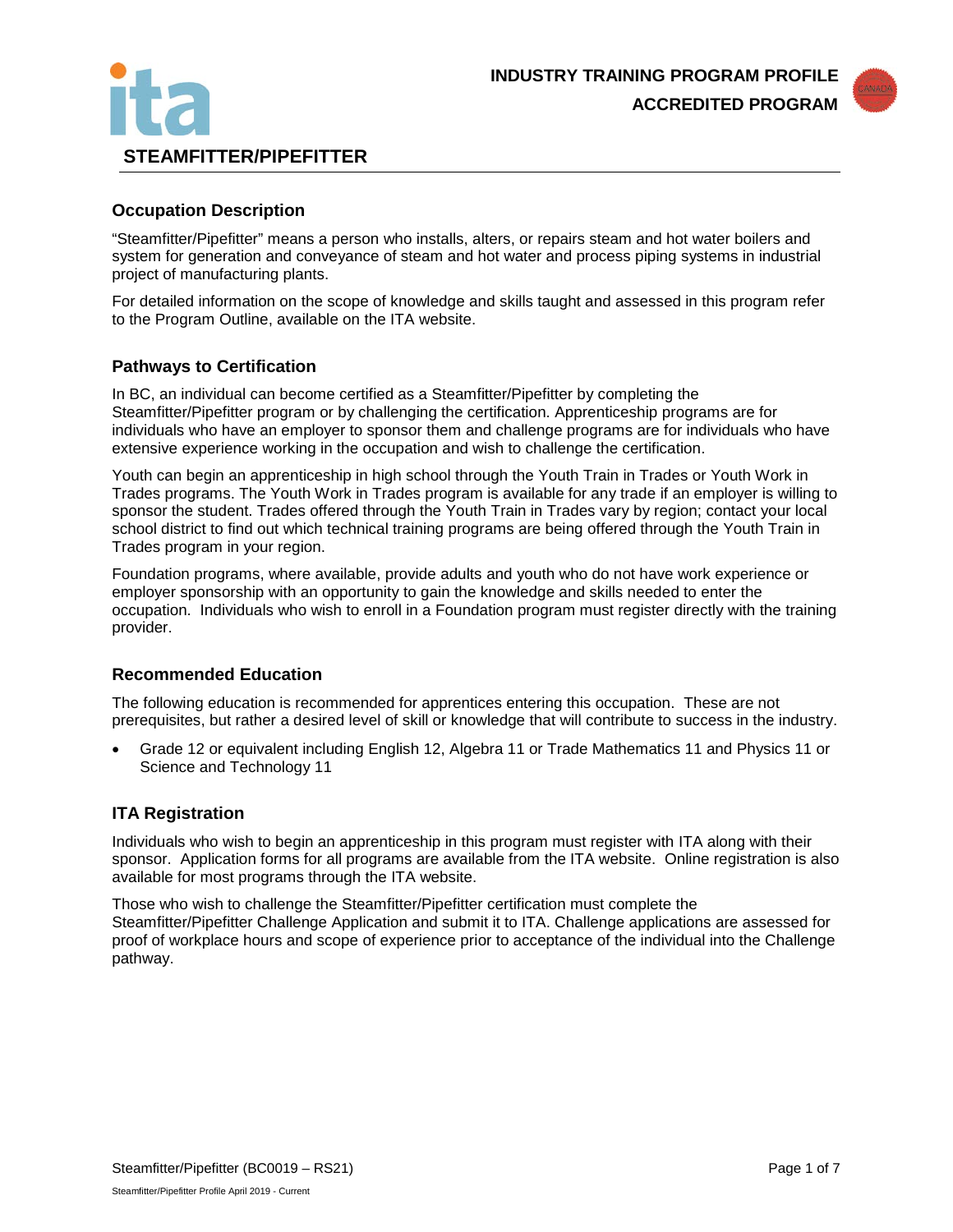



# **Apprenticeship Pathway**

This graphic provides an overview of the Steamfitter/Pipefitter apprenticeship pathway.



CROSS-PROGRAM CREDITS

*Individuals who hold the credentials listed below are entitled to receive partial credit toward the completion requirements of this program*

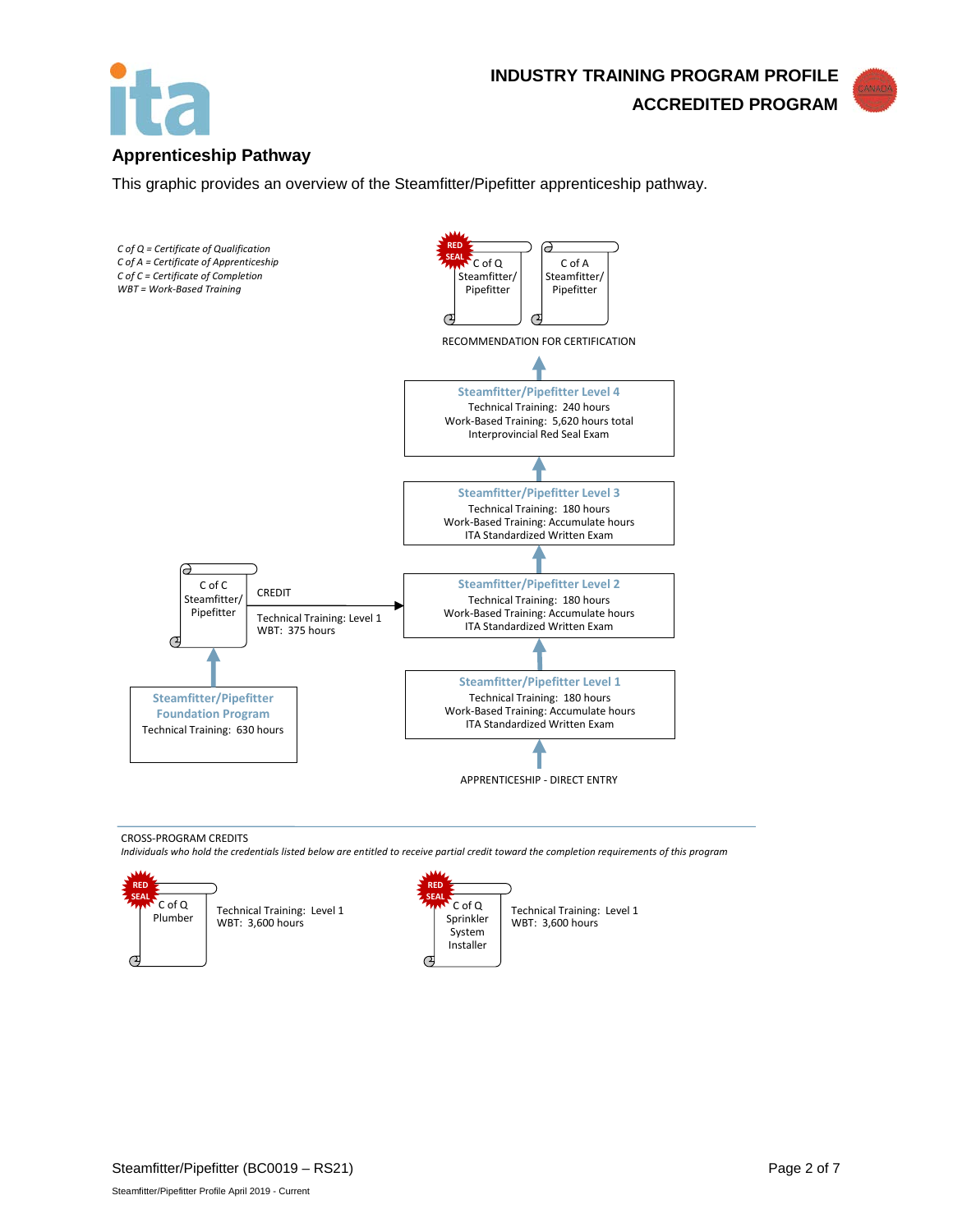

|                                       | <b>Apprenticeship Program Standards</b>                                                                                                                                                                                                                                                                                                     |                                                                                                                                                                                                                                                                                    |  |  |
|---------------------------------------|---------------------------------------------------------------------------------------------------------------------------------------------------------------------------------------------------------------------------------------------------------------------------------------------------------------------------------------------|------------------------------------------------------------------------------------------------------------------------------------------------------------------------------------------------------------------------------------------------------------------------------------|--|--|
| <b>Credentials Awarded</b>            | Steamfitter/Pipefitter - Certificate of Qualification with Interprovincial Red Seal<br>endorsement<br>Steamfitter/Pipefitter - Certificate of Apprenticeship                                                                                                                                                                                |                                                                                                                                                                                                                                                                                    |  |  |
| <b>ITA Registration Prerequisites</b> | Agreement signed by the employer to sponsor the apprentice<br>٠                                                                                                                                                                                                                                                                             |                                                                                                                                                                                                                                                                                    |  |  |
| <b>Completion Requirements</b>        | Certification as a Steamfitter/Pipefitter is awarded upon successful completion of:                                                                                                                                                                                                                                                         |                                                                                                                                                                                                                                                                                    |  |  |
|                                       | Requirement                                                                                                                                                                                                                                                                                                                                 | Level of Achievement Required                                                                                                                                                                                                                                                      |  |  |
|                                       | <b>Technical Training</b>                                                                                                                                                                                                                                                                                                                   | Minimum 70% in each level of technical training:<br>- Level 1: 180 hours and ITA Standardized<br><b>Written Exam</b><br>• Level 2: 180 hours and ITA Standardized<br><b>Written Exam</b><br>• Level 3: 180 hours and ITA Standardized<br><b>Written Exam</b><br>Level 4: 240 hours |  |  |
|                                       | Interprovincial Red Seal Exam                                                                                                                                                                                                                                                                                                               | Minimum 70%                                                                                                                                                                                                                                                                        |  |  |
|                                       | <b>Work-Based Training</b>                                                                                                                                                                                                                                                                                                                  | $-5,620$ hours                                                                                                                                                                                                                                                                     |  |  |
|                                       | Recommendation for Certification                                                                                                                                                                                                                                                                                                            | Recommendation for certification signed by<br>the Sponsor and an individual holding<br>credentials eligible for sign-off authority                                                                                                                                                 |  |  |
| <b>Program Duration</b>               | Duration varies depending on how training is delivered, but the program generally takes<br>4 years to complete.                                                                                                                                                                                                                             |                                                                                                                                                                                                                                                                                    |  |  |
|                                       | The technical training requirement is typically met through block-release training (full-<br>time, at school) delivered by an ITA-approved training provider. It can also be met<br>through approved alternative training models (e.g., distance education, online, part-time)<br>and/or level challenge where these options are available. |                                                                                                                                                                                                                                                                                    |  |  |
| <b>Sign-off Authority</b>             | Credentials eligible to sign-off on the Recommendation for Certification:<br>Steamfitter/Pipefitter - Certificate of Qualification<br>Steamfitter/Pipefitter - Interprovincial Red Seal endorsement<br>ITA-issued letter authorizing supervision and sign-off of apprentices in this occupation                                             |                                                                                                                                                                                                                                                                                    |  |  |
| Challenging a Level                   | The following levels of technical training can be challenged for advanced placement in<br>this program:<br>• Level 1<br>Level 2<br>■ Level 3                                                                                                                                                                                                |                                                                                                                                                                                                                                                                                    |  |  |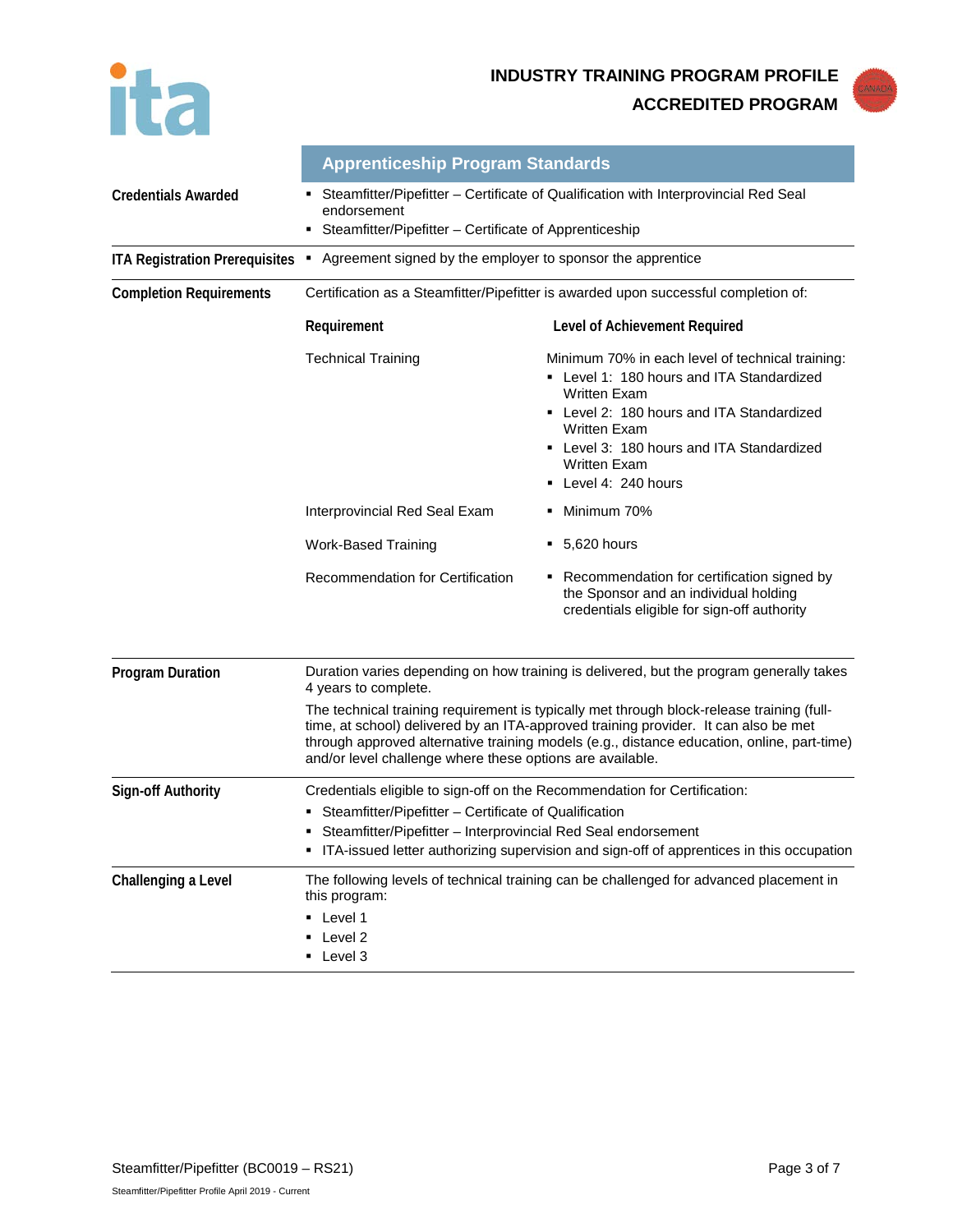



|                       | <b>Apprenticeship Program Standards</b>                                                                                                        |                                                                     |
|-----------------------|------------------------------------------------------------------------------------------------------------------------------------------------|---------------------------------------------------------------------|
| Cross-Program Credits | Individuals who hold the credentials listed below are entitled to receive partial credit<br>toward the completion requirements of this program |                                                                     |
|                       | Credential                                                                                                                                     | Credit(s) Granted                                                   |
|                       | Plumber – Certificate of Qualification<br>with Interprovincial Red Seal<br>endorsement                                                         | ■ Technical Training: Level 1<br>• Work-Based Training: 3,600 hours |
|                       | Sprinkler System Installer-<br>Certificate of Qualification with<br>Interprovincial Red Seal<br>endorsement                                    | • Technical Training: Level 1<br>• Work-Based Training: 3,600 hours |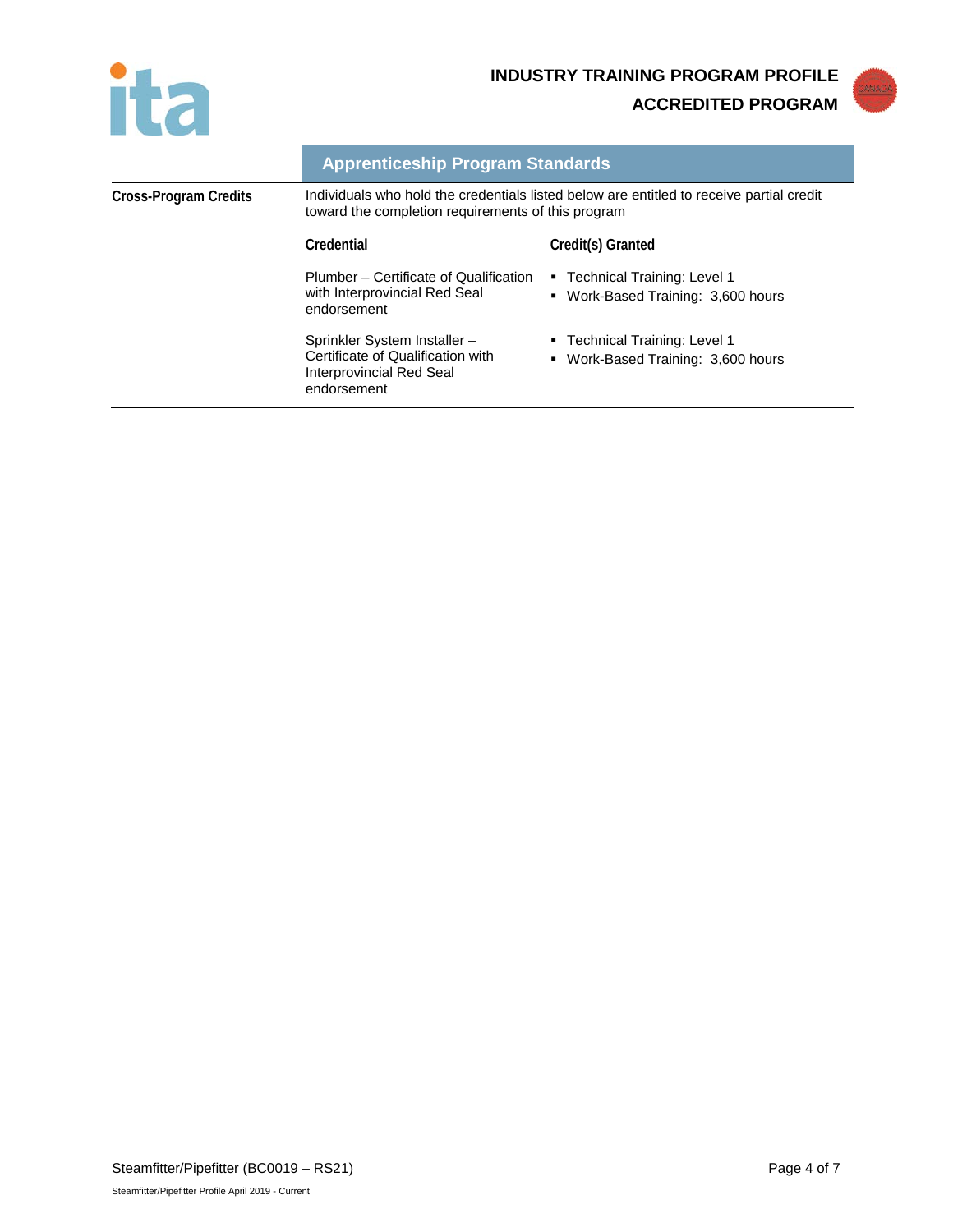

# **Challenge Pathway** *(please refer to the Harmonized Steamfitter/Pipefitter Program Profile)*

This graphic provides an overview of the Steamfitter/Pipefitter challenge pathway.



#### CREDIT FOR PRIOR LEARNING

*Individuals who hold the credentials listed below are considered to have met or partially met the prerequisites for challenging this program*



|                                       | <b>Challenge Program Standards</b>                                                                                                               |                               |  |
|---------------------------------------|--------------------------------------------------------------------------------------------------------------------------------------------------|-------------------------------|--|
| <b>Credentials Awarded</b>            | Steamfitter/Pipefitter – Certificate of Qualification with Red Seal Endorsement                                                                  |                               |  |
| <b>ITA Registration Prerequisites</b> | An approved Challenge Application, which includes:<br>• 8,430 documented hours of directly related experience working in the occupation          |                               |  |
| <b>Credit for Prior Learning</b>      | Individuals who hold the credentials listed below are considered to have met or partially<br>met the prerequisites for challenging this program. |                               |  |
|                                       | Credential                                                                                                                                       | Credit(s) Granted             |  |
|                                       | Plumber – Certificate of Qualification<br>with Interprovincial Red Seal<br>endorsement                                                           | ■ 5,620 workplace hours       |  |
|                                       | Sprinkler System Installer – Certificate • 5,620 workplace hours<br>of Qualification with Interprovincial Red<br>Seal endorsement                |                               |  |
| <b>Completion Requirements</b>        | Certification as a Steamfitter/Pipefitter is awarded upon successful completion of:                                                              |                               |  |
|                                       | Requirement                                                                                                                                      | Level of Achievement Required |  |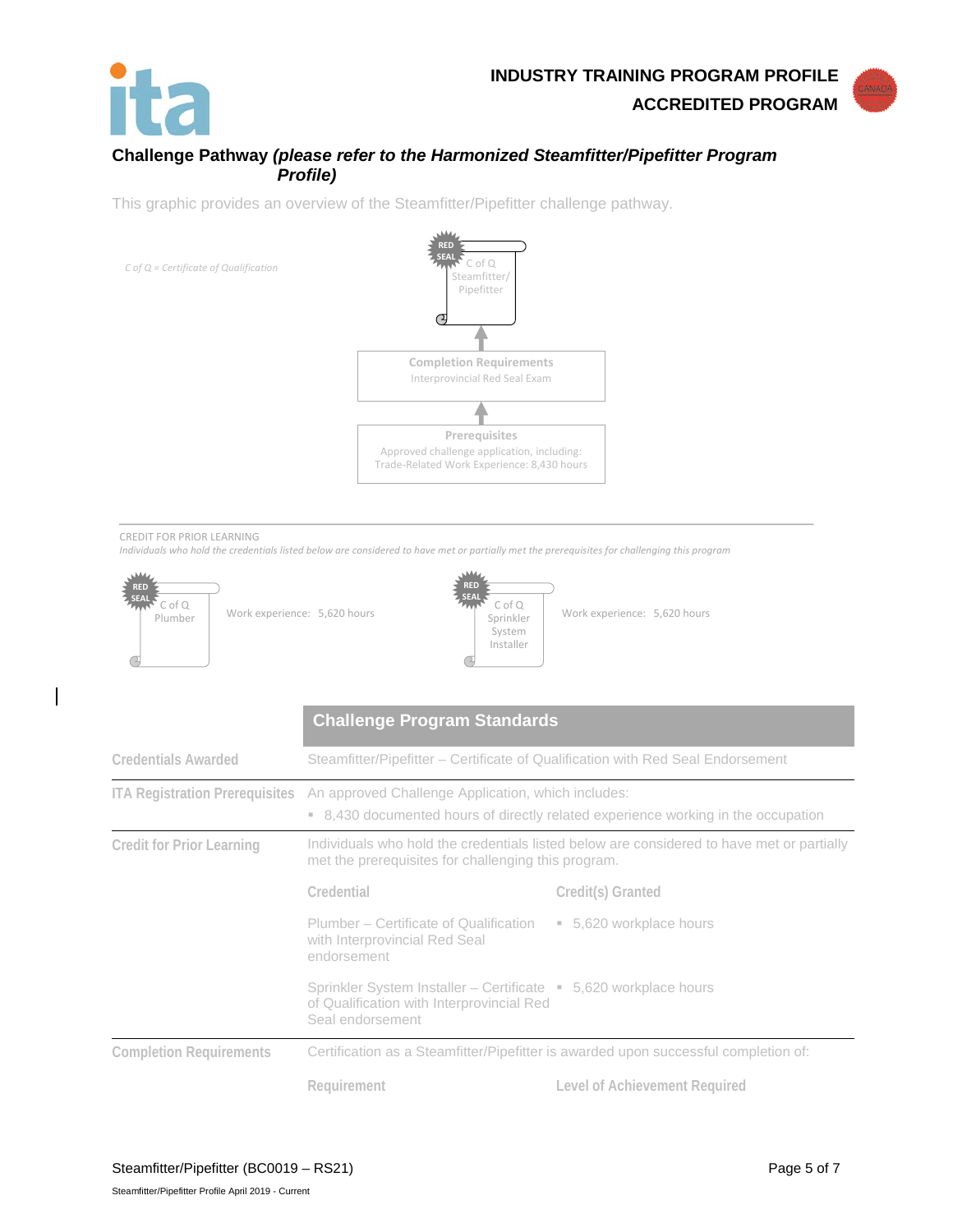

Interprovincial Red Seal Exam Minimum 70%

# **Foundation Program**

Refer to the Apprenticeship pathway diagram for this program to see how the Steamfitter/Pipefitter Foundation program fits into apprenticeship.

|                                     | <b>Foundation Program Standards</b>                                                                                                                                                                                                                                     |                               |  |
|-------------------------------------|-------------------------------------------------------------------------------------------------------------------------------------------------------------------------------------------------------------------------------------------------------------------------|-------------------------------|--|
| <b>Credentials Awarded</b>          | Steamfitter/Pipefitter – Certificate of Completion                                                                                                                                                                                                                      |                               |  |
| <b>Enrollment Prerequisites</b>     | Contact training provider. Prerequisites vary between training institutions                                                                                                                                                                                             |                               |  |
| <b>Completion Requirements</b>      | A Certificate of Completion in this program is awarded upon successful completion of:                                                                                                                                                                                   |                               |  |
|                                     | Requirement                                                                                                                                                                                                                                                             | Level of Achievement Required |  |
|                                     | <b>Technical Training</b>                                                                                                                                                                                                                                               | Minimum 70%<br>٠              |  |
| <b>Program Duration</b>             | Duration varies depending on how training is delivered, but program generally takes 630<br>hours to complete                                                                                                                                                            |                               |  |
| <b>Credit toward Apprenticeship</b> | Individuals who complete the Steamfitter/Pipefitter Foundation program will receive the<br>following credit toward completion of the Red Seal Steamfitter/Pipefitter apprenticeship<br>program:<br>■ Technical Training: Level 1<br>Work-Based Training: 375 hours<br>٠ |                               |  |